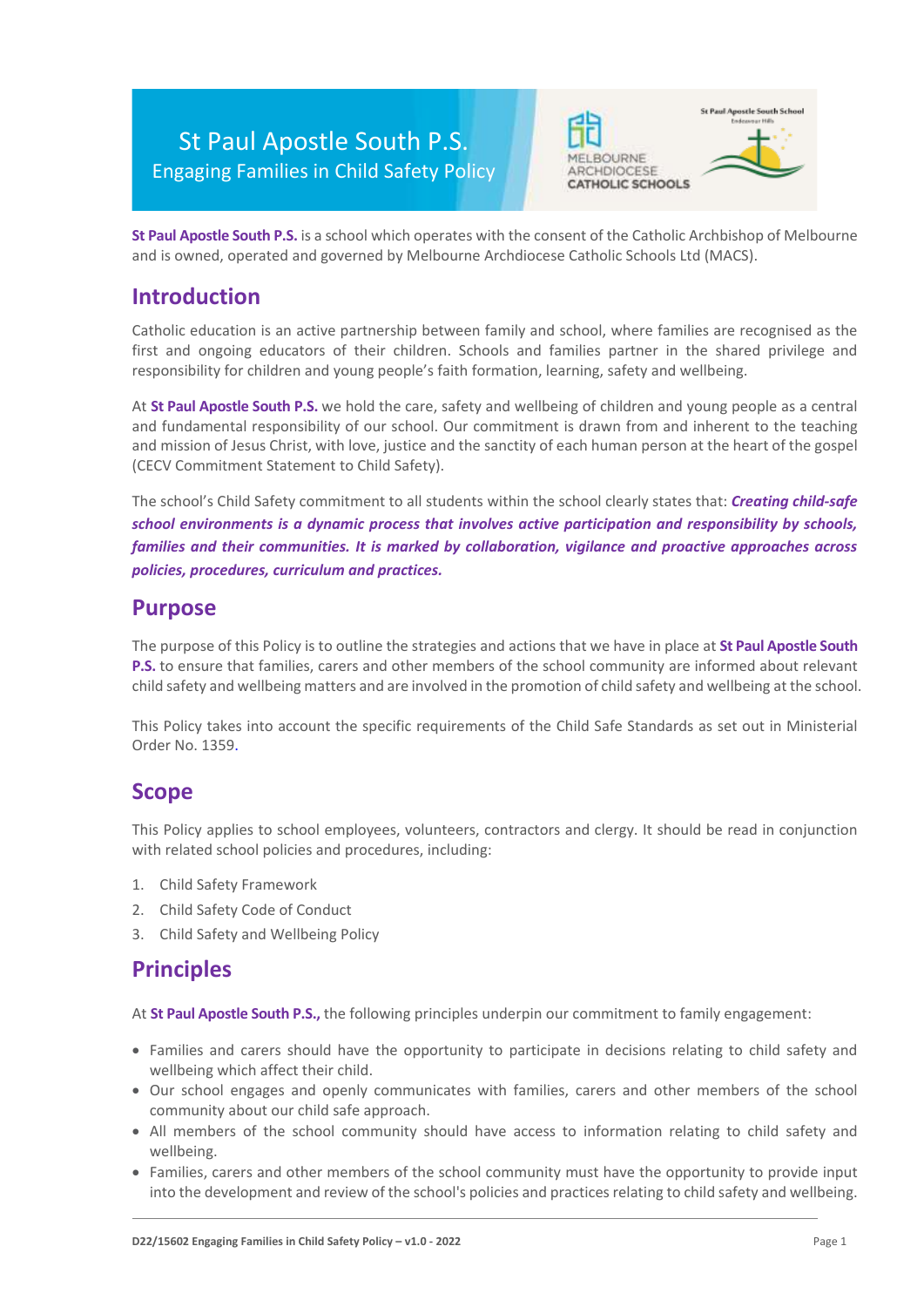• Families, carers and other members of the school community have the right to be informed about the operations and governance of the school in relation to child safety and wellbeing.

## **Policy**

**St Paul Apostle South P.S.** is committed to ensuring that all members of our school community are kept informed about relevant child safety and wellbeing matters and are involved in the promotion of child safety and wellbeing at **St Paul Apostle South P.S.**

We implement the following strategies and actions to ensure that we are able to meet this commitment.

#### **Strategies / actions used by school leadership**

The Principal, the school governing authority and school leaders at **St Paul Apostle South P.S.** recognise their particular responsibilities to communicate and engage with families, carers and other members of the school community in relation to issues regarding child safety and wellbeing. Strategies and actions used to carry out this responsibility include:

- utilising the **St Paul Apostle South P.S.** Engaging Families in Child Safety Policy to inform and guide curriculum planning, policies and practices
- supporting staff, through appropriate professional learning, to strengthen their communication and engagement skills and to understand the value and importance of effective communication and engagement
- identifying opportunities for parents and carers to participate in decisions that affect their child's safety and wellbeing
- ensuring that existing policies and practices relating to child safety and wellbeing are made publicly available so that they are easily accessible to families, carers and other members of the school community
- engaging with families, carers and other members of the school community to collaboratively develop and periodically review policies and practices relating to child safety and wellbeing
- creating opportunities to ensure that members of the school community are adequately informed about the school's operations and governance relating to child safety and wellbeing

#### **Strategies / actions used by school staff, volunteers, contractors and clergy**

School staff, volunteers, contractors and clergy at **St Paul Apostle South P.S.** also have a responsibility to support the school governing authority and school leaders in communicating and engaging with families, carers and other members of the school community regarding child safety and wellbeing. Strategies and actions used to carry out this responsibility include:

- creating and maintaining open lines of communication with families, carers and other members of the school community, particularly with respect to child safety and wellbeing matters
- liaising with parents and carers in relation to any concerns and/or decisions that affect their child and giving them the opportunity to contribute to any discussions, where appropriate
- ensuring that parents, carers and others in the school community are updated and involved in child safety and wellbeing
- ensuring they act in accordance with the principles set out in this Policy when managing issues relating to child safety and wellbeing

### **External references)**

#### **Related Resources – Melbourne Archdiocese Catholic Schools**

[eXcel: Wellbeing for learning in Catholic school communities](https://www.cem.edu.au/Our-Schools/Curriculum-Learning-Programs/Student-Wellbeing/eXcel.aspx)

[Horizons of Hope: Vision and Context](https://www.macs.vic.edu.au/Our-Schools/Curriculum-Learning-Programs/Horizons-of-Hope/Vision-Context.aspx)